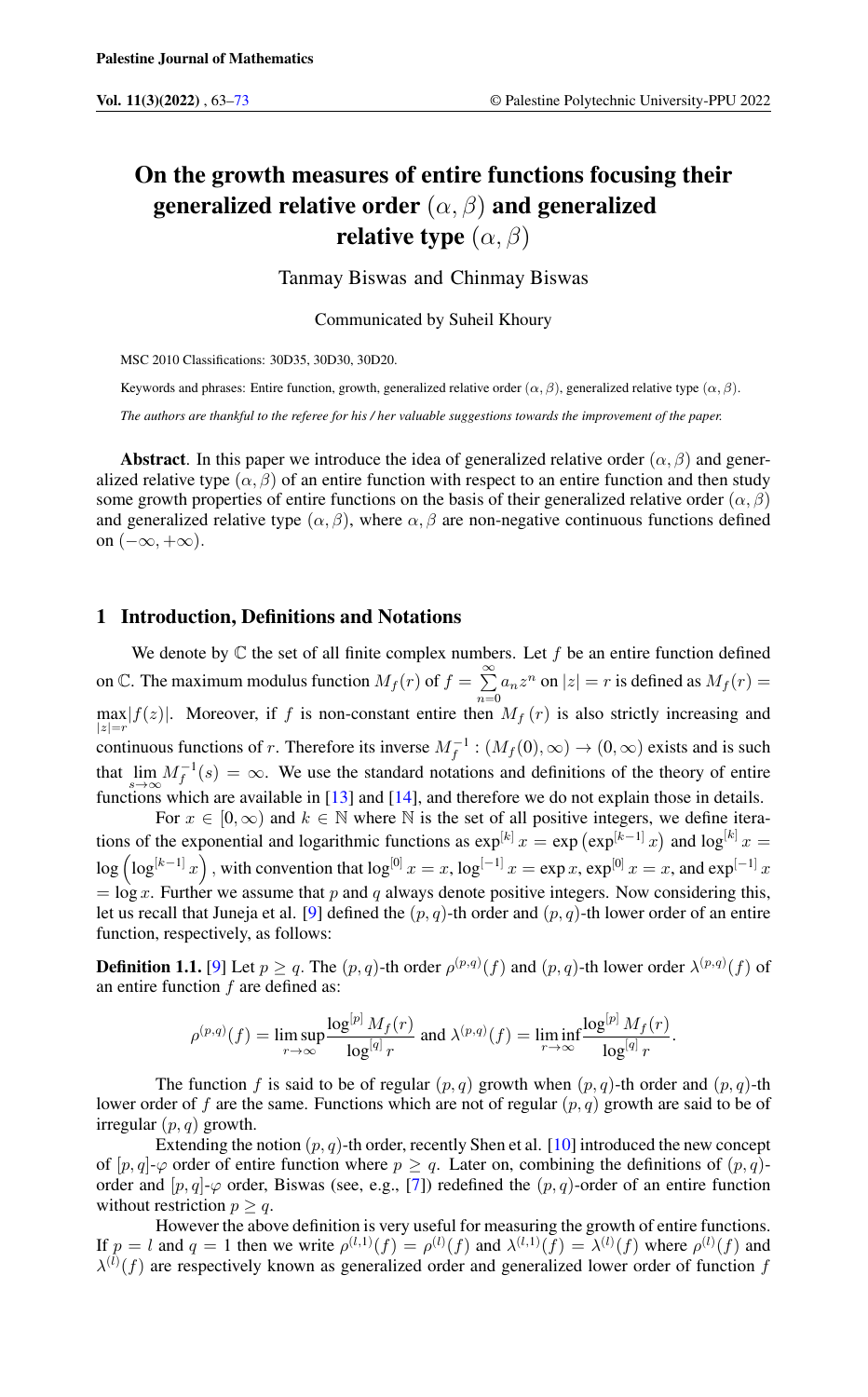(see, e.g., [\[11\]](#page-9-4)). Also for  $p = 2$  and  $q = 1$ , we respectively denote  $\rho^{(2,1)}(f)$  and  $\lambda^{(2,1)}(f)$  by  $\rho(f)$ and  $\lambda(f)$  which are classical growth indicators such as order and lower order of entire function f.

Now let L be a class of continuous non-negative functions  $\alpha$  defined on  $(-\infty, +\infty)$ such that  $\alpha(x) = \alpha(x_0) \ge 0$  for  $x \le x_0$  with  $\alpha(x) \uparrow +\infty$  as  $x \to +\infty$  and  $\alpha((1 + o(1))x) =$  $(1 + o(1))\alpha(x)$  as  $x \to +\infty$ . We say that  $\alpha \in L^0$ , if  $\alpha \in L$  and  $\alpha(cx) = (1 + o(1))\alpha(x)$  as  $x_0 \leq x \to +\infty$  for each  $c \in (0, +\infty)$ , i.e.,  $\alpha$  is slowly increasing function. Clearly  $L^0 \subset L$ . Throughout the present paper we assume that  $\alpha$ ,  $\beta$  and  $\gamma$  always denote the functions belonging to  $L^0$ .

Considering this, the value

$$
\rho_{(\alpha,\beta)}[f] = \limsup_{r \to +\infty} \frac{\alpha(\log M_f(r))}{\beta(\log r)} \ (\alpha \in L, \beta \in L)
$$

introduced by Sheremeta [\[12\]](#page-10-2), is called the generalized order  $(\alpha, \beta)$  of an entire function f. Then Biswas et al. [\[5\]](#page-9-5) has introduced the definitions of the generalized order  $(\alpha, \beta)$  and generalized lower order ( $\alpha$ ,  $\beta$ ) of an entire function in the following way after giving a minor modification to the original definition of generalized order  $(\alpha, \beta)$  of an entire function (e.g. see, [\[12\]](#page-10-2)) which considerably extend the definition of  $\varphi$ -order introduced by Chyzhykov et al. [\[8\]](#page-9-6).

<span id="page-1-0"></span>**Definition 1.2.** [\[5\]](#page-9-5) The generalized order  $(\alpha, \beta)$  denoted by  $\rho_{(\alpha, \beta)}[f]$  and generalized lower order  $(\alpha, \beta)$  denoted by  $\lambda_{(\alpha, \beta)}[f]$  of an entire function f are defined as:

$$
\rho_{(\alpha,\beta)}[f] = \limsup_{r \to \infty} \frac{\alpha(M_f(r))}{\beta(r)} \text{ and } \lambda_{(\alpha,\beta)}[f] = \liminf_{r \to \infty} \frac{\alpha(M_f(r))}{\beta(r)}.
$$

Definition [1.1](#page-0-0) is a special case of Definition [1.2](#page-1-0) for  $\alpha(r) = \log^{[p]} r$  and  $\beta(r) = \log^{[q]} r$ .

The function f is said to be of regular generalized  $(\alpha, \beta)$  growth when generalized order  $(\alpha, \beta)$  and generalized lower order  $(\alpha, \beta)$  of f are the same. Functions which are not of regular generalized  $(\alpha, \beta)$  growth are said to be of irregular generalized  $(\alpha, \beta)$  growth.

In order to refine the growth scale namely the generalized order  $(\alpha, \beta)$  of an entire function, Biswas et al. [\[4\]](#page-9-7) have introduced the definitions of another growth indicators, called generalized type  $(\alpha, \beta)$  and generalized lower type  $(\alpha, \beta)$  respectively of an entire function which are as follows:

**Definition 1.3.** [\[4\]](#page-9-7) The generalized type  $(\alpha, \beta)$  denoted by  $\sigma_{(\alpha, \beta)}[f]$  and generalized lower type  $(\alpha, \beta)$  denoted by  $\overline{\sigma}_{(\alpha, \beta)}[f]$  of an entire function f having finite positive generalized order  $(\alpha, \beta)$  $(0 < \rho_{(\alpha,\beta)}[f] < \infty)$  are defined as :

$$
\sigma_{(\alpha,\beta)}[f] = \limsup_{r \to \infty} \frac{\exp(\alpha(M_f(r)))}{(\exp(\beta(r)))^{\rho_{(\alpha,\beta)}[f]}} \text{ and } \overline{\sigma}_{(\alpha,\beta)}[f] = \liminf_{r \to \infty} \frac{\exp(\alpha(M_f(r)))}{(\exp(\beta(r)))^{\rho_{(\alpha,\beta)}[f]}}.
$$

It is obvious that  $0 \le \overline{\sigma}_{(\alpha,\beta)}[f] \le \sigma_{(\alpha,\beta)}[f] \le \infty$ .

Analogously, to determine the relative growth of two entire functions having same non zero finite generalized lower order  $(\alpha, \beta)$ , Biswas et al. [\[4\]](#page-9-7) have introduced the definitions of generalized weak type  $(\alpha, \beta)$  and generalized upper weak type  $(\alpha, \beta)$  of an entire function f of finite positive generalized lower order  $(\alpha, \beta), \lambda_{(\alpha, \beta)}[f]$  in the following way:

**Definition 1.4.** [\[4\]](#page-9-7) The generalized upper weak type  $(\alpha, \beta)$  denoted by  $\tau_{(\alpha, \beta)}[f]$  and generalized weak type  $(\alpha, \beta)$  denoted by  $\overline{\tau}_{(\alpha, \beta)}[f]$  of an entire function f having finite positive generalized order  $(\alpha, \beta)$   $(0 < \lambda_{(\alpha, \beta)}[f] < \infty)$  are defined as :

$$
\tau_{(\alpha,\beta)}[f] = \limsup_{r \to \infty} \frac{\exp(\alpha(M_f(r)))}{(\exp(\beta(r)))^{\lambda_{(\alpha,\beta)}[f]}} \text{ and } \overline{\tau}_{(\alpha,\beta)}[f] = \liminf_{r \to \infty} \frac{\exp(\alpha(M_f(r)))}{(\exp(\beta(r)))^{\lambda_{(\alpha,\beta)}[f]}}.
$$

It is obvious that  $0 \leq \overline{\tau}_{(\alpha,\beta)}[f] \leq \tau_{(\alpha,\beta)}[f] \leq \infty$ .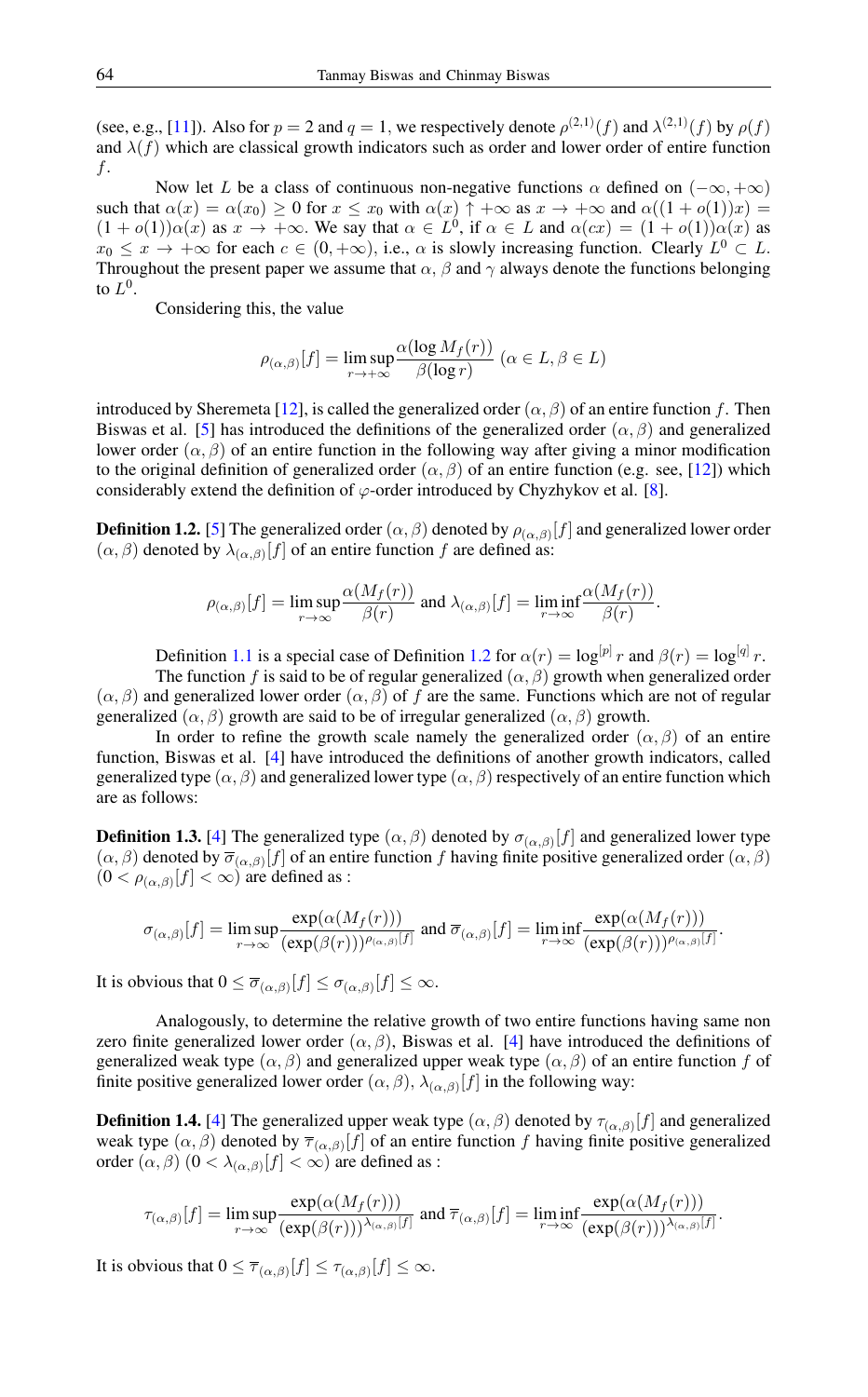Mainly the growth investigation of entire functions has usually been done through their maximum moduli function in comparison with those of exponential function. But if one is paying attention to evaluate the growth rates of any entire function with respect to a new entire function, the notions of relative growth indicators (see e.g.  $[1, 2]$  $[1, 2]$  $[1, 2]$ ) will come. Now in order to make some progress in the study of relative order, Biswas et al. [\[3\]](#page-9-10) have introduced the definitions of generalized relative order  $(\alpha, \beta)$  and generalized relative lower order  $(\alpha, \beta)$  of an entire function with respect to another entire function in the following way:

<span id="page-2-0"></span>**Definition 1.5.** [\[3\]](#page-9-10) The generalized relative order  $(\alpha, \beta)$  denoted by  $\rho_{(\alpha, \beta)}[f]_g$  and generalized relative lower order  $(\alpha, \beta)$  denoted by  $\lambda_{(\alpha, \beta)}[f]_g$  of an entire function f with respect to an entire function  $g$  are defined as:

$$
\rho_{(\alpha,\beta)}[f]_g = \limsup_{r \to \infty} \frac{\alpha(M_g^{-1}(M_f(r)))}{\beta(r)} \text{ and } \lambda_{(\alpha,\beta)}[f]_g = \liminf_{r \to \infty} \frac{\alpha(M_g^{-1}(M_f(r)))}{\beta(r)}.
$$

The previous definitions are easily generated as particular cases, e.g. if  $g = z$ , then Definition [1.5](#page-2-0) reduces to Definition [1.2.](#page-1-0) If  $\alpha(r) = \beta(r) = \log r$ , then we get the definition of relative order of entire function  $f$  with respect to an entire function  $g$  introduced by Bernal [\[1,](#page-9-8) [2\]](#page-9-9) and if  $g = \exp z$  and  $\alpha(r) = \beta(r) = \log r$ , then  $\rho_{(\alpha,\beta)}[f]_g = \rho(f)$ . And if  $\alpha(r) = \log^{[p]} r$ ,  $\beta(r) = \log^{[q]} r$  and  $g = z$ , then Definition [1.5](#page-2-0) becomes the classical one given in [\[7\]](#page-9-3).

Further if generalized relative order  $(\alpha, \beta)$  and the generalized relative lower order  $(\alpha, \beta)$  of an entire function f with respect to an entire function g are the same, then f is called a function of regular generalized relative  $(\alpha, \beta)$  growth with respect to g. Otherwise, f is said to be irregular generalized relative  $(\alpha, \beta)$  growth.with respect to g.

Now in order to refine the above growth scale, Biswas et al. [\[3\]](#page-9-10) have introduced the definitions of other growth indicators, such as generalized relative type  $(\alpha, \beta)$  and generalized relative lower type  $(\alpha, \beta)$  of entire function with respect to an entire function which are as follows:

**Definition 1.6.** [\[3\]](#page-9-10) The generalized relative type  $(\alpha, \beta)$  denoted by  $\sigma_{(\alpha, \beta)}[f]_g$  and generalized relative lower type  $(\alpha, \beta)$  denoted by  $\overline{\sigma}_{(\alpha, \beta)}[f]_g$  of an entire function f with respect to an entire function g having non-zero finite generalized relative order  $(\alpha, \beta)$  are defined as :

$$
\sigma_{(\alpha,\beta)}[f]_g=\limsup_{r\to\infty}\frac{\exp(\alpha(M_g^{-1}(M_f(r))))}{(\exp(\beta(r)))^{\rho_{(\alpha,\beta)}[f]_g}}\text{ and } \overline{\sigma}_{(\alpha,\beta)}[f]_g=\liminf_{r\to\infty}\frac{\exp(\alpha(M_g^{-1}(M_f(r))))}{(\exp(\beta(r)))^{\rho_{(\alpha,\beta)}[f]_g}}
$$

Analogously, to determine the relative growth of an entire function  $f$  having same non zero finite generalized relative lower order ( $\alpha$ ,  $\beta$ ) with respect to an entire function g, Biswas et al. [\[3\]](#page-9-10) have introduced the definitions of generalized relative upper weak type  $(\alpha, \beta)$  and generalized relative weak type  $(\alpha, \beta)$  of f with respect to g of finite positive generalized relative lower order  $(\alpha, \beta)$  in the following way:

**Definition 1.7.** [\[3\]](#page-9-10) The generalized relative upper weak type  $(\alpha, \beta)$  denoted by  $\tau_{(\alpha, \beta)}[f]_g$  and generalized relative weak type  $(\alpha, \beta)$  denoted by  $\overline{\tau}_{(\alpha, \beta)}[f]_g$  of an entire function f with respect to an entire function g having non-zero finite generalized relative lower order  $(\alpha, \beta)$  are defined as :

$$
\tau_{(\alpha,\beta)}[f]_g=\limsup_{r\to\infty}\frac{\exp(\alpha(M_g^{-1}(M_f(r))))}{(\exp(\beta(r)))^{\lambda_{(\alpha,\beta)}[f]_g}}\text{ and }\overline{\tau}_{(\alpha,\beta)}[f]_g=\liminf_{r\to\infty}\frac{\exp(\alpha(M_g^{-1}(M_f(r))))}{(\exp(\beta(r)))^{\lambda_{(\alpha,\beta)}[f]_g}}.
$$

However the main aim of this paper is to investigate some growth properties of entire functions using generalized relative order ( $\alpha$ ,  $\beta$ ) and generalized relative type ( $\alpha$ ,  $\beta$ ), of an entire function with respect to an entire function which improve and extend some earlier result (see, e.g., [\[6,](#page-9-11) [7\]](#page-9-3)). We assume that all the growth indicators are non-zero finite.

# 2 Main Results

In this section we present the main results of the paper.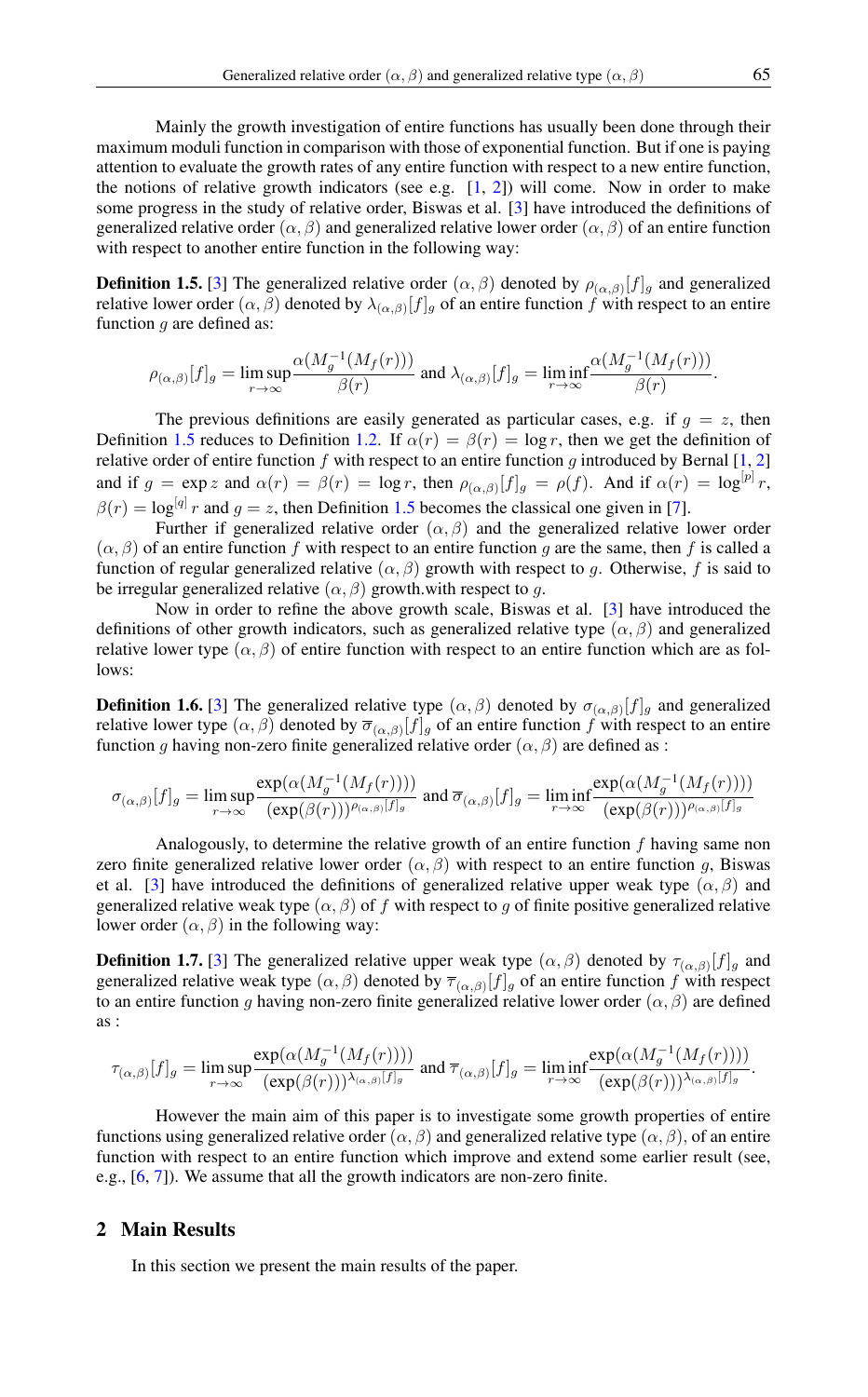<span id="page-3-7"></span>**Theorem 2.1.** Let f and g be two entire functions such that  $0 < \lambda_{(\gamma,\beta)}[f] \leq \rho_{(\gamma,\beta)}[f] < \infty$  and  $0<\lambda_{(\gamma,\alpha)}[g]\leq \rho_{(\gamma,\alpha)}[g]<\infty$  . Then

$$
\frac{\lambda_{(\gamma,\beta)}[f]}{\rho_{(\gamma,\alpha)}[g]} \leq \lambda_{(\alpha,\beta)}[f]_g \leq \min\left\{\frac{\lambda_{(\gamma,\beta)}[f]}{\lambda_{(\gamma,\alpha)}[g]},\frac{\rho_{(\gamma,\beta)}[f]}{\rho_{(\gamma,\alpha)}[g]}\right\}
$$

$$
\leq \max\left\{\frac{\lambda_{(\gamma,\beta)}[f]}{\lambda_{(\gamma,\alpha)}[g]},\frac{\rho_{(\gamma,\beta)}[f]}{\rho_{(\gamma,\alpha)}[g]}\right\} \leq \rho_{(\alpha,\beta)}[f]_g \leq \frac{\rho_{(\gamma,\beta)}[f]}{\lambda_{(\gamma,\alpha)}[g]}.
$$

**Proof.** From the definitions of  $\rho_{(\gamma,\beta)}[f]$  and  $\lambda_{(\gamma,\beta)}[f]$  we have for all sufficiently large values of  $r$  that

<span id="page-3-2"></span>
$$
M_f(r) \leq \gamma^{-1}((\rho_{(\gamma,\beta)}[f]+\varepsilon)\beta(r)), \tag{2.1}
$$

$$
M_f(r) \geq \gamma^{-1}((\lambda_{(\gamma,\beta)}[f]-\varepsilon)\beta(r)) \tag{2.2}
$$

and also for a sequence of values of  $r$  tending to infinity we get that

<span id="page-3-0"></span>
$$
M_f(r) \geq \gamma^{-1}((\rho_{(\gamma,\beta)}[f]-\varepsilon)\beta(r)), \tag{2.3}
$$

$$
M_f(r) \leq \gamma^{-1}((\lambda_{(\gamma,\beta)}[f]+\varepsilon)\beta(r)). \tag{2.4}
$$

Further from the definitions of  $\rho_{(\gamma,\alpha)}[g]$  and  $\lambda_{(\gamma,\alpha)}[g]$  it follows for all sufficiently large values of r that

<span id="page-3-1"></span>
$$
M_g(r) \leq \gamma^{-1}((\rho_{(\gamma,\alpha)}[g] + \varepsilon)\alpha(r))
$$
  
*i.e.*,  $M_g^{-1}(r) \geq \alpha^{-1}\left(\frac{\gamma(r)}{\rho_{(\gamma,\alpha)}[g] + \varepsilon}\right)$  and (2.5)

$$
M_g^{-1}(r) \le \alpha^{-1} \left( \frac{\gamma(r)}{\lambda_{(\gamma,\alpha)}[g] - \varepsilon} \right). \tag{2.6}
$$

<span id="page-3-4"></span>Also from the definitions of  $\rho_{(\gamma,\alpha)}[g]$  and  $\lambda_{(\gamma,\alpha)}[g]$ , we get for a sequence of values of r tending to infinity we obtain that

<span id="page-3-5"></span>
$$
M_g^{-1}(r) \le \alpha^{-1} \Big(\frac{\gamma(r)}{\rho_{(\gamma,\alpha)}[g] - \varepsilon}\Big) \text{ and } \tag{2.7}
$$

$$
M_g^{-1}(r) \ge \alpha^{-1} \Big(\frac{\gamma(r)}{\lambda_{(\gamma,\alpha)}[g] + \varepsilon}\Big). \tag{2.8}
$$

<span id="page-3-3"></span>Now from  $(2.3)$  $(2.3)$  $(2.3)$  and in view of  $(2.5)$ , for a sequence of values of r tending to infinity we get that

$$
\alpha(M_g^{-1}(M_f(r))) \geq \alpha(M_g^{-1}(\gamma^{-1}((\rho_{(\gamma,\beta)}[f]-\varepsilon)\beta(r))))
$$
  
\n*i.e.*,  $\alpha(M_g^{-1}(M_f(r))) \geq \alpha\left(\alpha^{-1}\left(\frac{\gamma(\gamma^{-1}((\rho_{(\gamma,\beta)}[f]-\varepsilon)\beta(r)))}{(\rho_{(\gamma,\alpha)}[g]+\varepsilon)}\right)\right)$   
\n*i.e.*,  $\alpha(M_g^{-1}(M_f(r))) \geq \frac{(\rho_{(\gamma,\beta)}[f]-\varepsilon)\beta(r)}{(\rho_{(\gamma,\alpha)}[g]+\varepsilon)}$   
\n*i.e.*,  $\frac{\alpha(M_g^{-1}(M_f(r)))}{\beta(r)} \geq \frac{\rho_{(\gamma,\beta)}[f]-\varepsilon}{\rho_{(\gamma,\alpha)}[g]+\varepsilon}$ .

<span id="page-3-6"></span>As  $\varepsilon$ ( $>$  0) is arbitrary, it follows that

$$
\rho_{(\alpha,\beta)}[f]_g \ge \frac{\rho_{(\gamma,\beta)}[f]}{\rho_{(\gamma,\alpha)}[g]}.\tag{2.9}
$$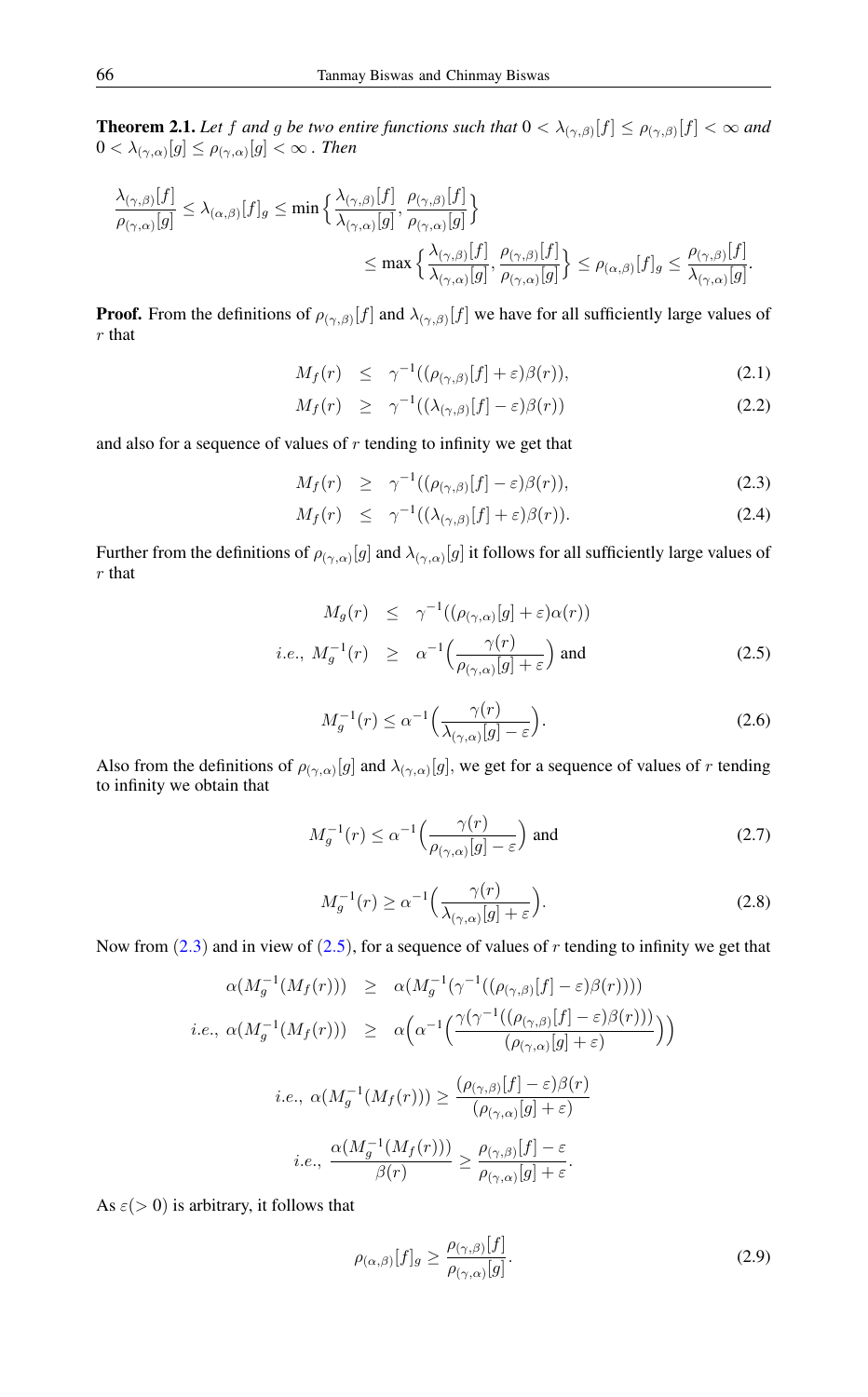Analogously from  $(2.2)$  $(2.2)$  $(2.2)$  and in view of  $(2.8)$  it follows that

<span id="page-4-0"></span>
$$
\rho_{(\alpha,\beta)}[f]_g \ge \frac{\lambda_{(\gamma,\beta)}[f]}{\lambda_{(\gamma,\alpha)}[g]}.\tag{2.10}
$$

Again from  $(2.2)$  $(2.2)$  $(2.2)$  and in view of  $(2.5)$  we obtain that

<span id="page-4-1"></span>
$$
\lambda_{(\alpha,\beta)}[f]_g \ge \frac{\lambda_{(\gamma,\beta)}[f]}{\rho_{(\gamma,\alpha)}[g]}.\tag{2.11}
$$

Now in view of  $(2.6)$  $(2.6)$  $(2.6)$ , we have from  $(2.1)$  $(2.1)$  $(2.1)$  for all sufficiently large values of r that

$$
\alpha(M_g^{-1}(M_f(r))) \leq \alpha(M_g^{-1}(\gamma^{-1}((\rho_{(\gamma,\beta)}[f]+\varepsilon)\beta(r))))
$$
  
\n*i.e.*,  $\alpha(M_g^{-1}(M_f(r))) \leq \alpha\left(\alpha^{-1}\left(\frac{\gamma(\gamma^{-1}((\rho_{(\gamma,\beta)}[f]+\varepsilon)\beta(r)))}{(\lambda_{(\gamma,\alpha)}[g]-\varepsilon)}\right)\right)$   
\n*i.e.*,  $\alpha(M_g^{-1}(M_f(r))) \leq \frac{(\rho_{(\gamma,\beta)}[f]+\varepsilon)\beta(r)}{(\lambda_{(\gamma,\alpha)}[g]-\varepsilon)}$   
\n*i.e.*,  $\frac{\alpha(M_g^{-1}(M_f(r)))}{\beta(r)} \leq \frac{\rho_{(\gamma,\beta)}[f]+\varepsilon}{\lambda_{(\gamma,\alpha)}[g]-\varepsilon}$ .

<span id="page-4-2"></span>Since  $\varepsilon$ ( $>$  0) is arbitrary, we obtain that

$$
\rho_{(\alpha,\beta)}[f]_g \le \frac{\rho_{(\gamma,\beta)}[f]}{\lambda_{(\gamma,\alpha)}[g]}.\tag{2.12}
$$

Similarly in view of  $(2.7)$  $(2.7)$  $(2.7)$ , we get from  $(2.1)$  that

<span id="page-4-3"></span>
$$
\lambda_{(\alpha,\beta)}[f]_g \le \frac{\rho_{(\gamma,\beta)}[f]}{\rho_{(\gamma,\alpha)}[g]}.\tag{2.13}
$$

Again from  $(2.4)$  $(2.4)$  $(2.4)$  and in view of  $(2.6)$  it follows that

<span id="page-4-4"></span>
$$
\lambda_{(\alpha,\beta)}[f]_g \le \frac{\lambda_{(\gamma,\beta)}[f]}{\lambda_{(\gamma,\alpha)}[g]}.\tag{2.14}
$$

The theorem follows from  $(2.9)$  $(2.9)$  $(2.9)$ ,  $(2.10)$  $(2.10)$  $(2.10)$ ,  $(2.11)$  $(2.11)$  $(2.11)$ ,  $(2.12)$  $(2.12)$  $(2.12)$ ,  $(2.13)$  $(2.13)$  $(2.13)$  and  $(2.14)$  $(2.14)$  $(2.14)$ .

<span id="page-4-7"></span>**Remark 2.2.** From the conclusion of the above result, one may write  $\rho_{(\alpha,\beta)}[f]_g = \frac{\rho_{(\gamma,\beta)}[f]}{\rho_{(\gamma,\alpha)}[g]}$  $\rho_{(\gamma,\alpha)}[g]$ and  $\lambda_{(\alpha,\beta)} [f]_g = \frac{\lambda_{(\gamma,\beta)}[f]}{\lambda_{(\gamma,\alpha)}[g]}$  $\frac{\lambda_{(\gamma,\beta)}[f]}{\lambda_{(\gamma,\alpha)}[g]}$  when  $\lambda_{(\gamma,\alpha)}[g] = \rho_{(\gamma,\alpha)}[g]$ . Similarly  $\rho_{(\alpha,\beta)}[f]_g = \frac{\lambda_{(\gamma,\beta)}[f]}{\lambda_{(\gamma,\alpha)}[g]}$  $\frac{\lambda(\gamma,\beta)[J]}{\lambda_{(\gamma,\alpha)}[g]}$  and  $\lambda_{(\alpha,\beta)}[f]_g = \frac{\rho_{(\gamma,\beta)}[f]}{\rho_{(\gamma,\alpha)}[g]}$  $\frac{\rho_{(\gamma,\beta)}[J]}{\rho_{(\gamma,\alpha)}[g]}$  when  $\lambda_{(\gamma,\beta)}[f] = \rho_{(\gamma,\beta)}[f]$ .

<span id="page-4-6"></span>**Theorem 2.3.** Let f and g be two entire functions such that  $0 < \rho_{(\gamma,\beta)}[f] < \infty$  and  $0 <$  $\lambda_{(\gamma,\alpha)}[g] \leq \rho_{(\gamma,\alpha)}[g] < \infty$ . Then

$$
\max\Big\{\Big(\frac{\overline{\sigma}_{(\gamma,\beta)}\left[f\right]}{\overline{\tau}_{(\gamma,\alpha)}\left[g\right]}\Big)^{\frac{1}{\lambda_{(\gamma,\alpha)}\left[g\right]}}, \Big(\frac{\sigma_{(\gamma,\beta)}\left[f\right]}{\tau_{(\gamma,\alpha)}\left[g\right]}\Big)^{\frac{1}{\lambda_{(\gamma,\alpha)}\left[g\right]}}\Big\}\leq \sigma_{(\alpha,\beta)}\left[f\right]_{g}\leq \Big(\frac{\sigma_{(\gamma,\beta)}\left[f\right]}{\overline{\sigma}_{(\gamma,\alpha)}\left[g\right]}\Big)^{\frac{1}{\rho_{(\gamma,\alpha)}\left[g\right]}}.
$$

**Proof.** Let us consider that  $\varepsilon$  (> 0) is arbitrary number. Now from the definitions of  $\sigma_{(\gamma,\beta)}[f]$ and  $\overline{\sigma}_{(\gamma,\beta)}[f]$ , we have for all sufficiently large values of r that

<span id="page-4-5"></span>
$$
M_f(r) \leq \gamma^{-1} (\log((\sigma_{(\gamma,\beta)}[f]+\varepsilon) (\exp(\beta(r)))^{\rho_{(\gamma,\beta)}[f]})), \qquad (2.15)
$$

$$
M_f(r) \geq \gamma^{-1} (\log((\overline{\sigma}_{(\gamma,\beta)}[f] - \varepsilon) (\exp(\beta(r)))^{\rho_{(\gamma,\beta)}[f]})) \tag{2.16}
$$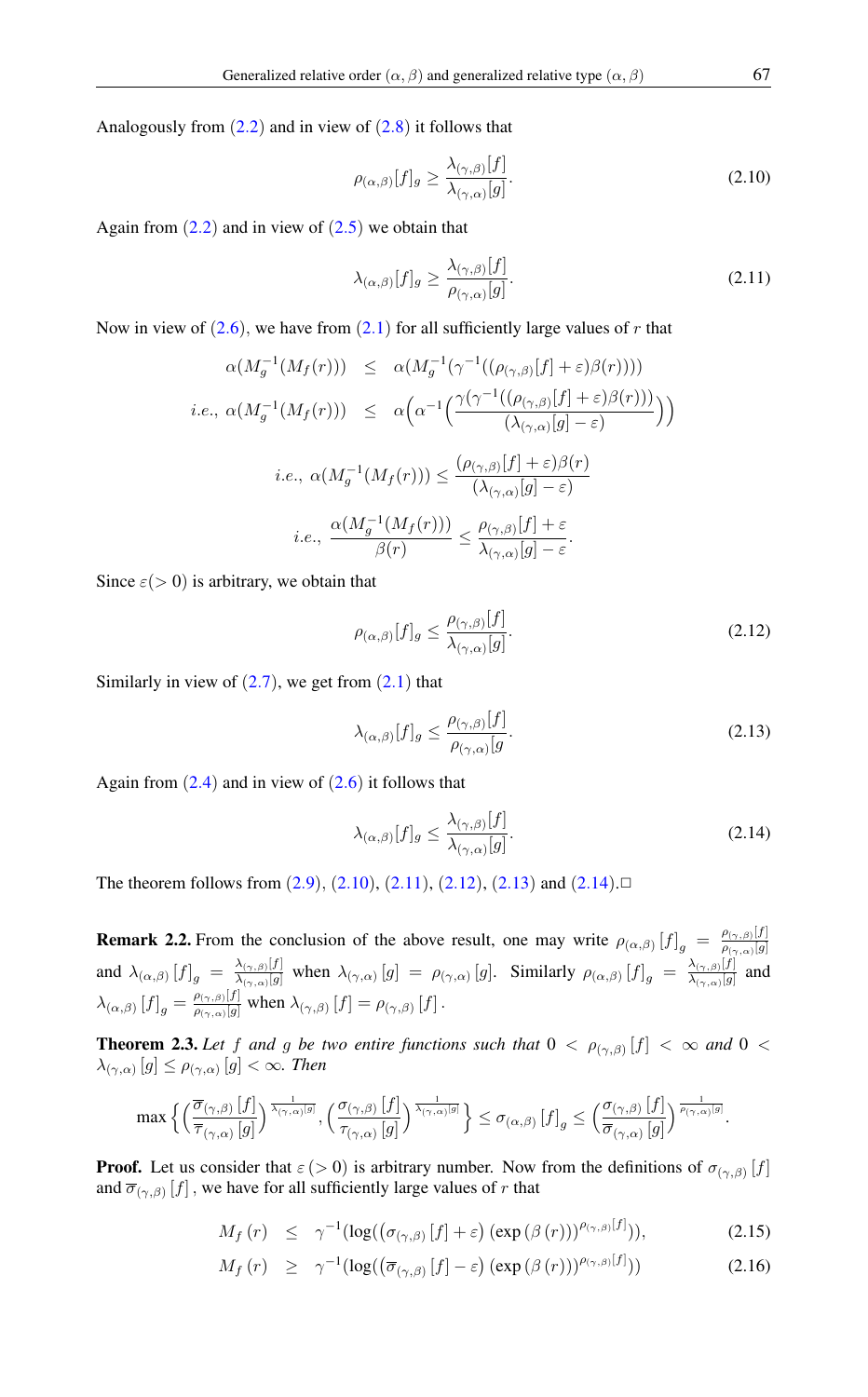and also for a sequence of values of  $r$  tending to infinity, we get that

<span id="page-5-0"></span>
$$
M_f(r) \geq \gamma^{-1} (\log((\sigma_{(\gamma,\beta)}[f] - \varepsilon) (\exp(\beta(r)))^{\rho_{(\gamma,\beta)}[f]})), \qquad (2.17)
$$

$$
M_f(r) \leq \gamma^{-1} (\log((\overline{\sigma}_{(\gamma,\beta)}[f]+\varepsilon) (\exp(\beta(r)))^{\rho_{(\gamma,\beta)}[f]})). \tag{2.18}
$$

Similarly from the definitions of  $\sigma_{(\gamma,\alpha)}[g]$  and  $\overline{\sigma}_{(\gamma,\alpha)}[g]$  , it follows for all sufficiently large values of r that

<span id="page-5-8"></span>
$$
M_g(r) \leq \gamma^{-1} (\log((\sigma_{(\gamma,\alpha)}[g] + \varepsilon) (\exp(\alpha(r)))^{\rho_{(\gamma,\alpha)}[g]}) )
$$
  
*i.e.*,  $M_g^{-1}(r) \geq \alpha^{-1} (\log(\frac{\exp(\gamma(r))}{(\sigma_{(\gamma,\alpha)}[g] + \varepsilon)})^{\frac{1}{\rho_{(\gamma,\alpha)}[g]}})$  and (2.19)

<span id="page-5-6"></span>
$$
M_g^{-1}(r) \le \alpha^{-1} \Big( \log \Big( \frac{\exp(\gamma(r))}{(\overline{\sigma}_{(\gamma,\alpha)}[g] - \varepsilon)} \Big)^{\frac{1}{\rho_{(\gamma,\alpha)}[g]}} \Big). \tag{2.20}
$$

<span id="page-5-10"></span><span id="page-5-3"></span>Also for a sequence of values of  $r$  tending to infinity, we obtain that

$$
M_g^{-1}(r) \le \alpha^{-1} \Big( \log \Big( \frac{\exp(\gamma(r))}{(\sigma_{(\gamma,\alpha)}[g] - \varepsilon)} \Big)^{\frac{1}{\rho_{(\gamma,\alpha)}[g]}} \Big) \text{ and } \tag{2.21}
$$

$$
M_g^{-1}(r) \ge \alpha^{-1} \Big( \log \Big( \frac{\exp(\gamma(r))}{\left(\overline{\sigma}_{(\gamma,\alpha)}[g] + \varepsilon\right)} \Big)^{\frac{1}{\rho_{(\gamma,\alpha)}[g]}} \Big). \tag{2.22}
$$

Further from the definitions of  $\tau_{(\gamma,\beta)}[f]$  and  $\overline{\tau}_{(\gamma,\beta)}[f]$ , we have for all sufficiently large values of  $r$  that

<span id="page-5-4"></span>
$$
M_f(r) \leq \gamma^{-1} (\log((\tau_{(\gamma,\beta)}[f]+\varepsilon) (\exp(\beta(r)))^{\lambda_{(\gamma,\beta)}[f]})), \qquad (2.23)
$$

$$
M_f(r) \geq \gamma^{-1} (\log((\overline{\tau}_{(\gamma,\beta)}[f] - \varepsilon) (\exp(\beta(r)))^{\lambda_{(\gamma,\beta)}[f]})) \tag{2.24}
$$

and also for a sequence of values of  $r$  tending to infinity, we get that

<span id="page-5-7"></span>
$$
M_f(r) \geq \log(\gamma^{-1}(\log((\tau_{(\gamma,\beta)}[f]-\varepsilon)\exp(\beta(r)))^{\lambda_{(\gamma,\beta)}[f]}))), \qquad (2.25)
$$

$$
M_f(r) \leq \log(\gamma^{-1}(\log((\overline{\tau}_{(\gamma,\beta)}[f]+\varepsilon)\exp(\beta(r)))^{\lambda_{(\gamma,\beta)}[f]}))). \tag{2.26}
$$

<span id="page-5-5"></span>Similarly from the definitions of  $\tau_{(\gamma,\alpha)}[g]$  and  $\overline{\tau}_{(\gamma,\alpha)}[g]$ , it follows for all sufficiently large values of  $r$  that

<span id="page-5-1"></span>
$$
M_g^{-1}(r) \ge \alpha^{-1} \Big( \log \Big( \frac{\exp(\gamma(r))}{(\tau_{(\gamma,\alpha)}[g] + \varepsilon)} \Big)^{\frac{1}{\lambda_{(\gamma,\alpha)}[g]}} \Big) \text{ and } \tag{2.27}
$$

$$
M_g^{-1}(r) \le \alpha^{-1} \Big( \log \Big( \frac{\exp(\gamma(r))}{\left(\overline{\tau}_{(\gamma,\alpha)} \left[g\right] - \varepsilon\right)} \Big)^{\frac{1}{\lambda_{(\gamma,\alpha)}[g]}} \Big) \tag{2.28}
$$

<span id="page-5-2"></span>Also for a sequence of values of  $r$  tending to infinity, we obtain that

<span id="page-5-9"></span>
$$
M_g^{-1}(r) \le \alpha^{-1} \Big( \log \Big( \frac{\exp(\gamma(r))}{(\tau_{(\gamma,\alpha)}[g] - \varepsilon)} \Big)^{\frac{1}{\lambda_{(\gamma,\alpha)}[g]}} \Big) \text{ and } \tag{2.29}
$$

$$
M_g^{-1}(r) \ge \alpha^{-1} \Big( \log \Big( \frac{\exp(\gamma(r))}{\left(\overline{\tau}_{(\gamma,\alpha)}[g] + \varepsilon\right)} \Big)^{\frac{1}{\lambda_{(\gamma,\alpha)}[g]}} \Big). \tag{2.30}
$$

Now from  $(2.17)$  $(2.17)$  $(2.17)$  and in view of  $(2.27)$  $(2.27)$  $(2.27)$ , we get for a sequence of values of r tending to infinity that

$$
\exp(\alpha(M_g^{-1}(M_f(r)))) \geq \Big(\frac{(\sigma_{(\gamma,\beta)}[f] - \varepsilon) (\exp(\beta(r)))^{\rho_{(\gamma,\beta)}[f]}}{(\tau_{(\gamma,\alpha)}[g] + \varepsilon)}\Big)^{\frac{1}{\lambda_{(\gamma,\alpha)}[g]}}
$$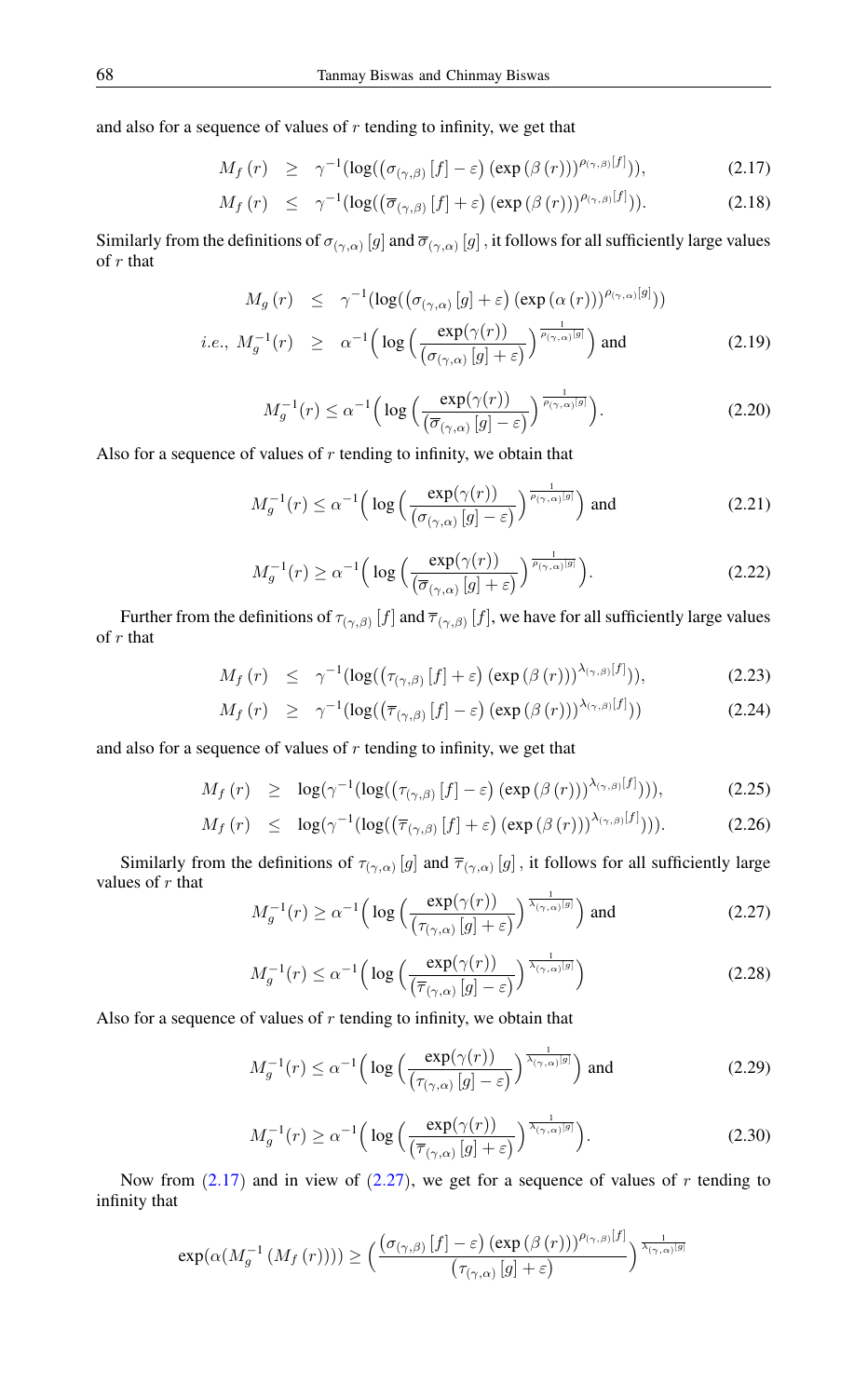$$
i.e., \ \frac{\exp(\alpha(M_g^{-1}(M_f(r))))}{(\exp(\beta(r)))^{\frac{\rho_{(\gamma,\beta)}[f]}{\lambda_{(\gamma,\alpha)}[g]}}}\geq \Big(\frac{\sigma_{(\gamma,\beta)}[f]-\varepsilon}{\tau_{(\gamma,\alpha)}[g]+\varepsilon}\Big)^{\frac{1}{\lambda_{(\gamma,\alpha)}[g]}}.
$$

<span id="page-6-0"></span>Since in view of Theorem [2.1](#page-3-7),  $\frac{\rho_{(\gamma,\beta)}[f]}{\lambda_{(\gamma,\alpha)}[g]}$  $\frac{\rho(\gamma,\beta)[J]}{\lambda(\gamma,\alpha)[g]} \ge \rho(\alpha,\beta)$   $[f]_g$ , and as  $\varepsilon > 0$ ) is arbitrary, therefore it follows from above that

$$
\limsup_{r \to \infty} \frac{\exp(\alpha(M_g^{-1}(M_f(r))))}{(\exp(\beta(r)))^{\rho_{(\alpha,\beta)}[f]_g}} \ge \left(\frac{\sigma_{(\gamma,\beta)}[f] - \varepsilon}{\tau_{(\gamma,\alpha)}[g] + \varepsilon}\right)^{\frac{1}{\lambda_{(\gamma,\alpha)}[g]}}
$$
\n*i.e.*,  $\sigma_{(\alpha,\beta)}[f]_g \ge \left(\frac{\sigma_{(\gamma,\beta)}[f]}{\tau_{(\gamma,\alpha)}[g]}\right)^{\frac{1}{\lambda_{(\gamma,\alpha)}[g]}}.$  (2.31)

Analogously from  $(2.16)$  $(2.16)$  $(2.16)$  and  $(2.30)$  $(2.30)$  $(2.30)$ , we get that

<span id="page-6-1"></span>
$$
\sigma_{(\alpha,\beta)}\left[f\right]_g \ge \left(\frac{\overline{\sigma}_{(\gamma,\beta)}\left[f\right]}{\overline{\tau}_{(\gamma,\alpha)}\left[g\right]}\right)^{\frac{1}{\lambda_{(\gamma,\alpha)}\left[g\right]}},\tag{2.32}
$$

as in view of Theorem [2.1](#page-3-7) it follows that  $\frac{\rho_{(\gamma,\beta)}[f]}{\lambda_{(\gamma,\beta)}[g]}$  $\frac{\rho_{(\gamma,\beta)[J]}}{\lambda_{(\gamma,\alpha)[g]}} \geq \rho_{(\alpha,\beta)}[f]_g$ .

<span id="page-6-2"></span>Again in view of  $(2.20)$  $(2.20)$  $(2.20)$ , we have from  $(2.15)$  $(2.15)$  $(2.15)$  for all sufficiently large values of r that

$$
\exp(\alpha(M_g^{-1}(M_f(r)))) \leq \left(\frac{(\sigma_{(\gamma,\beta)}[f] + \varepsilon) (\exp(\beta(r)))^{\rho_{(\gamma,\beta)}[f]}}{(\overline{\sigma}_{(\gamma,\alpha)}[g] - \varepsilon)}\right)^{\frac{1}{\rho_{(\gamma,\alpha)}[g]}}{\left(\frac{\exp(\alpha(M_g^{-1}(M_f(r))))}{(\exp(\beta(r)))^{\frac{\rho_{(\gamma,\beta)}[f]}}}\right)} \leq \left(\frac{\sigma_{(\gamma,\beta)}[f] + \varepsilon}{\overline{\sigma}_{(\gamma,\alpha)}[g] - \varepsilon}\right)^{\frac{1}{\rho_{(\gamma,\alpha)}[g]}}.
$$

Since in view of Theorem [2.1](#page-3-7) it follows that  $\frac{\rho_{(\gamma,\beta)}[f]}{\rho_{(\gamma,\beta)}[g]}$  $\frac{\rho_{(\gamma,\beta)}[j]}{\rho_{(\gamma,\alpha)}[g]} \leq \rho_{(\alpha,\beta)}[f]_g$  and  $\varepsilon > 0$ ) is arbitrary, we get from above that

$$
\limsup_{r \to \infty} \frac{\exp(\alpha(M_g^{-1}(M_f(r))))}{(\exp(\beta(r)))^{\frac{\rho_{(\gamma,\beta)}[f]}{\rho_{(\gamma,\alpha)}[g]}} \leq \left(\frac{\sigma_{(\gamma,\beta)}[f] + \varepsilon}{\overline{\sigma}_{(\gamma,\alpha)}[g] - \varepsilon}\right)^{\frac{1}{\rho_{(\gamma,\alpha)}[g]}}
$$
\n*i.e.*,  $\sigma_{(\alpha,\beta)}[f]_g \leq \left(\frac{\sigma_{(\gamma,\beta)}[f]}{\overline{\sigma}_{(\gamma,\alpha)}[g]}\right)^{\frac{1}{\rho_{(\gamma,\alpha)}[g]}}$ . (2.33)

Thus the theorem follows from  $(2.31)$  $(2.31)$  $(2.31)$ ,  $(2.32)$  $(2.32)$  $(2.32)$  and  $(2.33)$  $(2.33)$  $(2.33)$ . $\Box$ 

The conclusion of the following theorem can be carried out from  $(2.20)$  $(2.20)$  $(2.20)$  and  $(2.23)$  $(2.23)$  $(2.23)$ ; (2.[23](#page-5-4)) and (2.[28](#page-5-5)) respectively after applying the same technique of Theorem [2.3](#page-4-6) and with the help of Theorem [2.1.](#page-3-7) Therefore its proof is omitted.

**Theorem 2.4.** Let f and g be two entire functions such that  $0 < \lambda_{(\gamma,\beta)}[f] < \infty$  and  $0 <$  $\lambda_{(\gamma,\alpha)}[g] \leq \rho_{(\gamma,\alpha)}[g] < \infty$ . Then

$$
\sigma_{(\alpha,\beta)}\left[f\right]_g\leq\min\Big\{\frac{\tau_{(\gamma,\beta)}\left[f\right]}{\overline{\tau}_{(\gamma,\alpha)}\left[g\right]}\Big)^{\frac{1}{\lambda_{(\gamma,\alpha)}\left[g\right]}},\Big(\frac{\tau_{(\gamma,\beta)}\left[f\right]}{\overline{\sigma}_{(\gamma,\alpha)}\left[g\right]}\Big)^{\frac{1}{\rho_{(\gamma,\alpha)}\left[g\right]}}\Big\}.
$$

Similarly in the line of Theorem [2.3](#page-4-6) and with the help of Theorem [2.1,](#page-3-7) one may easily carry out the following theorem from pairwise inequalities numbers  $(2.24)$  $(2.24)$  $(2.24)$  and  $(2.27)$  $(2.27)$  $(2.27)$ ;  $(2.21)$  $(2.21)$  $(2.21)$ and  $(2.23)$  $(2.23)$  $(2.23)$ ;  $(2.20)$  $(2.20)$  $(2.20)$  and  $(2.26)$  $(2.26)$  $(2.26)$  respectively and therefore its proof is omitted:

**Theorem 2.5.** Let f and g be two entire functions such that  $0 < \lambda_{(\gamma,\beta)}[f] \le \rho_{(\gamma,\beta)}[f] < \infty$  and  $0 < \lambda_{(\gamma, \alpha)} [g] \leq \rho_{(\gamma, \alpha)} [g] < \infty$ . Then

$$
\Big(\frac{\overline{\tau}_{(\gamma,\beta)}\left[f\right]}{\tau_{(\gamma,\alpha)}\left[g\right]}\Big)^{\frac{1}{\lambda_{(\gamma,\alpha)}\left[g\right]}}\leq\overline{\tau}_{(\alpha,\beta)}\left[f\right]_{g}\leq\min\Big\{\Big(\frac{\overline{\tau}_{(\gamma,\beta)}\left[f\right]}{\overline{\sigma}_{(\gamma,\alpha)}\left[g\right]}\Big)^{\frac{1}{\rho_{(\gamma,\alpha)}\left[g\right]}},\Big(\frac{\tau_{(\gamma,\beta)}\left[f\right]}{\sigma_{(\gamma,\alpha)}\left[g\right]}\Big)^{\frac{1}{\rho_{(\gamma,\alpha)}\left[g\right]}}\Big\}.
$$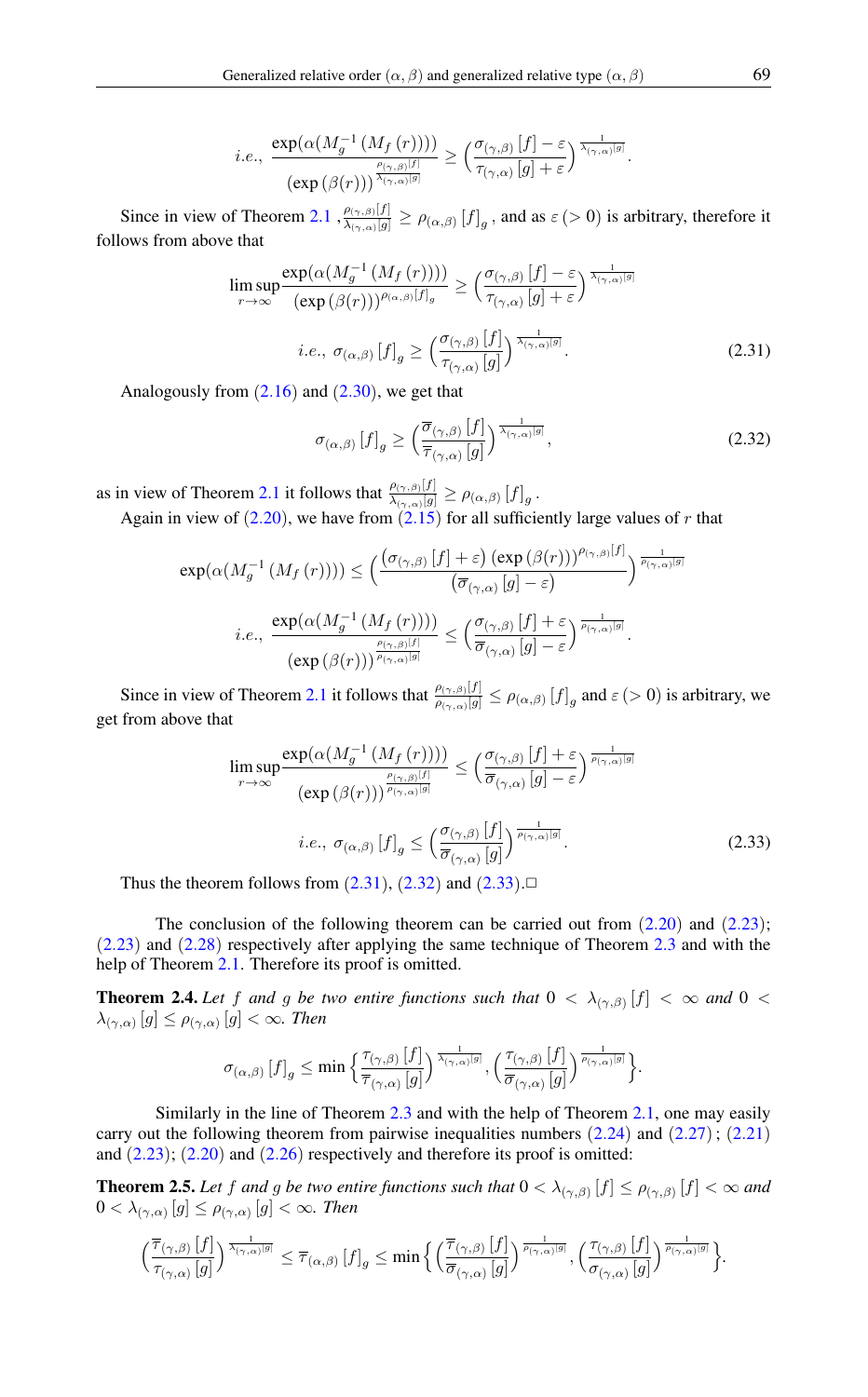**Theorem 2.6.** Let f and g be two entire functions such that  $0 < \rho_{(\gamma,\beta)}[f] < \infty$  and  $0 <$  $\lambda_{(\gamma,\alpha)}[g] \leq \rho_{(\gamma,\alpha)}[g] < \infty$ . Then

$$
\overline{\tau}_{(\alpha,\beta)}\left[f\right]_g \geq \max\Big\{\Big(\frac{\overline{\sigma}_{(\gamma,\beta)}\left[f\right]}{\sigma_{(\gamma,\alpha)}\left[g\right]}\Big)^{\frac{1}{\rho_{(\gamma,\alpha)}\left[g\right]}}, \Big(\frac{\overline{\sigma}_{(\gamma,\beta)}\left[f\right]}{\tau_{(\gamma,\alpha)}\left[g\right]}\Big)^{\frac{1}{\lambda_{(\gamma,\alpha)}\left[g\right]}}\Big\}.
$$

With the help of Theorem [2.1,](#page-3-7) the conclusion of the above theorem can be carried out from  $(2.16)$  $(2.16)$  $(2.16)$ ,  $(2.19)$  $(2.19)$  $(2.19)$  and  $(2.16)$ ,  $(2.27)$  $(2.27)$  $(2.27)$  respectively after applying the same technique of Theorem [2.3](#page-4-6) and therefore its proof is omitted.

<span id="page-7-3"></span>**Theorem 2.7.** Let f and g be two entire functions such that  $0 < \rho_{(\gamma,\beta)}[f] < \infty$  and  $0 <$  $\lambda_{(\gamma, \alpha)} \left[ g \right] \leq \rho_{(\gamma, \alpha)} \left[ g \right] < \infty$ . Then

$$
\Big(\frac{\overline{\sigma}_{(\gamma,\beta)}\left[f\right]}{\tau_{(\gamma,\alpha)}\left[g\right]}\Big)^{\frac{1}{\lambda_{(\gamma,\alpha)}\left[g\right]}} \leq \overline{\sigma}_{(\alpha,\beta)}\left[f\right]_{g} \leq \min\Big\{\Big(\frac{\overline{\sigma}_{(\gamma,\beta)}\left[f\right]}{\overline{\sigma}_{(\gamma,\alpha)}\left[g\right]}\Big)^{\frac{1}{\rho_{(\gamma,\alpha)}\left[g\right]}}, \Big(\frac{\sigma_{(\gamma,\beta)}\left[f\right]}{\sigma_{(\gamma,\alpha)}\left[g\right]}\Big)^{\frac{1}{\rho_{(\gamma,\alpha)}\left[g\right]}}\Big\}.
$$

<span id="page-7-0"></span>**Proof.** From  $(2.16)$  $(2.16)$  $(2.16)$  and in view of  $(2.27)$  $(2.27)$  $(2.27)$ , we get for all sufficiently large values of r that

$$
\exp(\alpha(M_g^{-1}(M_f(r)))) \ge \left(\frac{(\overline{\sigma}_{(\gamma,\beta)}[f] - \varepsilon)(\exp(\beta(r)))^{\rho_{(\gamma,\beta)}[f]}}{(\tau_{(\gamma,\alpha)}[g] + \varepsilon)}\right)^{\frac{1}{\lambda_{(\gamma,\alpha)}[g]}} \\
 i.e., \ \frac{\exp(\alpha(M_g^{-1}(M_f(r))))}{(\exp(\beta(r)))^{\frac{\rho_{(\gamma,\beta)}[f]}{\lambda_{(\gamma,\alpha)}[g]}} \ge \left(\frac{\overline{\sigma}_{(\gamma,\beta)}[f] - \varepsilon}{\tau_{(\gamma,\alpha)}[g] + \varepsilon}\right)^{\frac{1}{\lambda_{(\gamma,\alpha)}[g]}}.
$$

Since in view of Theorem [2.1,](#page-3-7)  $\frac{\rho_{(\gamma,\beta)}[f]}{\lambda_{(\gamma,\beta)}[g]}$  $\frac{\rho_{(\gamma,\beta)}[j]}{\lambda_{(\gamma,\alpha)}[g]} \ge \rho_{(\alpha,\beta)}[f]_g$ , and  $\varepsilon > 0$ ) is arbitrary, we get from above that

$$
\liminf_{r \to \infty} \frac{\exp(\alpha(M_g^{-1}(M_f(r))))}{(\exp(\beta(r)))^{\frac{\rho_{(\gamma,\beta)}[f]}{\lambda_{(\gamma,\alpha)}[g]}} \ge (\frac{\overline{\sigma}_{(\gamma,\beta)}[f] - \varepsilon}{\tau_{(\gamma,\alpha)}[g] + \varepsilon})^{\frac{\overline{\lambda_{(\gamma,\alpha)}[g]} }{\lambda_{(\gamma,\alpha)}[g]}} \quad i.e., \ \overline{\sigma}_{(\alpha,\beta)}[f]_g \ge (\frac{\overline{\sigma}_{(\gamma,\beta)}[f]}{\tau_{(\gamma,\alpha)}[g]})^{\frac{1}{\lambda_{(\gamma,\alpha)}[g]}}.
$$
\n(2.34)

<span id="page-7-1"></span>Further in view of  $(2.21)$  $(2.21)$  $(2.21)$ , we get from  $(2.15)$  $(2.15)$  $(2.15)$  for a sequence of values of r tending to infinity that  $\frac{1}{\sqrt{2}}$  (c))) =  $\frac{1}{2}$ (exp (β (x))))  $\theta$ (e

$$
\exp(\alpha(M_g^{-1}(M_f(r)))) \leq \left(\frac{(\sigma_{(\gamma,\beta)}[f] + \varepsilon)(\exp(\beta(r)))^{\rho_{(\gamma,\beta)}[f]}}{(\sigma_{(\gamma,\alpha)}[g] - \varepsilon)}\right)^{\frac{1}{\rho_{(\gamma,\alpha)}[g]}}{\varepsilon}.
$$
  

$$
i.e., \frac{\exp(\alpha(M_g^{-1}(M_f(r))))}{(\exp(\beta(r)))^{\frac{\rho_{(\gamma,\beta)}[f]}{\rho_{(\gamma,\alpha)}[g]}} \leq \left(\frac{\sigma_{(\gamma,\beta)}[f] + \varepsilon}{\sigma_{(\gamma,\alpha)}[g] - \varepsilon}\right)^{\frac{1}{\rho_{(\gamma,\alpha)}[g]}}.
$$

Again as in view of Theorem [2.1,](#page-3-7)  $\frac{\rho_{(\gamma,\beta)}[f]}{\rho_{(\gamma,\beta)}[g]}$  $\frac{\rho_{(\gamma,\beta)}[J]}{\rho_{(\gamma,\alpha)}[g]} \leq \rho_{(\alpha,\beta)}[f]_g$  and  $\varepsilon (> 0)$  is arbitrary, therefore we get from above that

$$
\liminf_{r \to \infty} \frac{\exp(\alpha(M_g^{-1}(M_f(r))))}{(\exp(\beta(r)))^{\frac{\rho(\gamma,\beta)}{p(\gamma,\alpha)[g]}} \le (\frac{\sigma_{(\gamma,\beta)}[f] + \varepsilon}{\sigma_{(\gamma,\alpha)}[g] - \varepsilon})^{\frac{1}{\rho_{(\gamma,\alpha)}[g]}}
$$
\n*i.e.*,  $\overline{\sigma}_{(\alpha,\beta)}[f]_g \le (\frac{\sigma_{(\gamma,\beta)}[f]}{\sigma_{(\gamma,\alpha)}[g]})^{\frac{1}{\rho_{(\gamma,\alpha)}[g]}}$ . (2.35)

Similarly from  $(2.18)$  $(2.18)$  $(2.18)$  and  $(2.20)$  $(2.20)$  $(2.20)$ , we get that

<span id="page-7-2"></span>
$$
i.e., \ \overline{\sigma}_{(\alpha,\beta)} \left[ f \right]_g \le \left( \frac{\overline{\sigma}_{(\gamma,\beta)} \left[ f \right]}{\overline{\sigma}_{(\gamma,\alpha)} \left[ g \right]} \right)^{\frac{1}{\rho_{(\gamma,\alpha)} \left[ g \right]}},\tag{2.36}
$$

as in view of Theorem [2.1](#page-3-7) it follows that  $\frac{\rho_{(\gamma,\beta)}[f]}{(\gamma-\gamma)}$  $\frac{\rho_{(\gamma,\beta)}(f)}{\rho_{(\gamma,\alpha)}[g]} \leq \rho_{(\alpha,\beta)}[f]_g$ .

Thus the theorem follows from  $(2.34)$  $(2.34)$  $(2.34)$ ,  $(2.35)$  $(2.35)$  $(2.35)$  and  $(2.36)$  $(2.36)$  $(2.36)$ .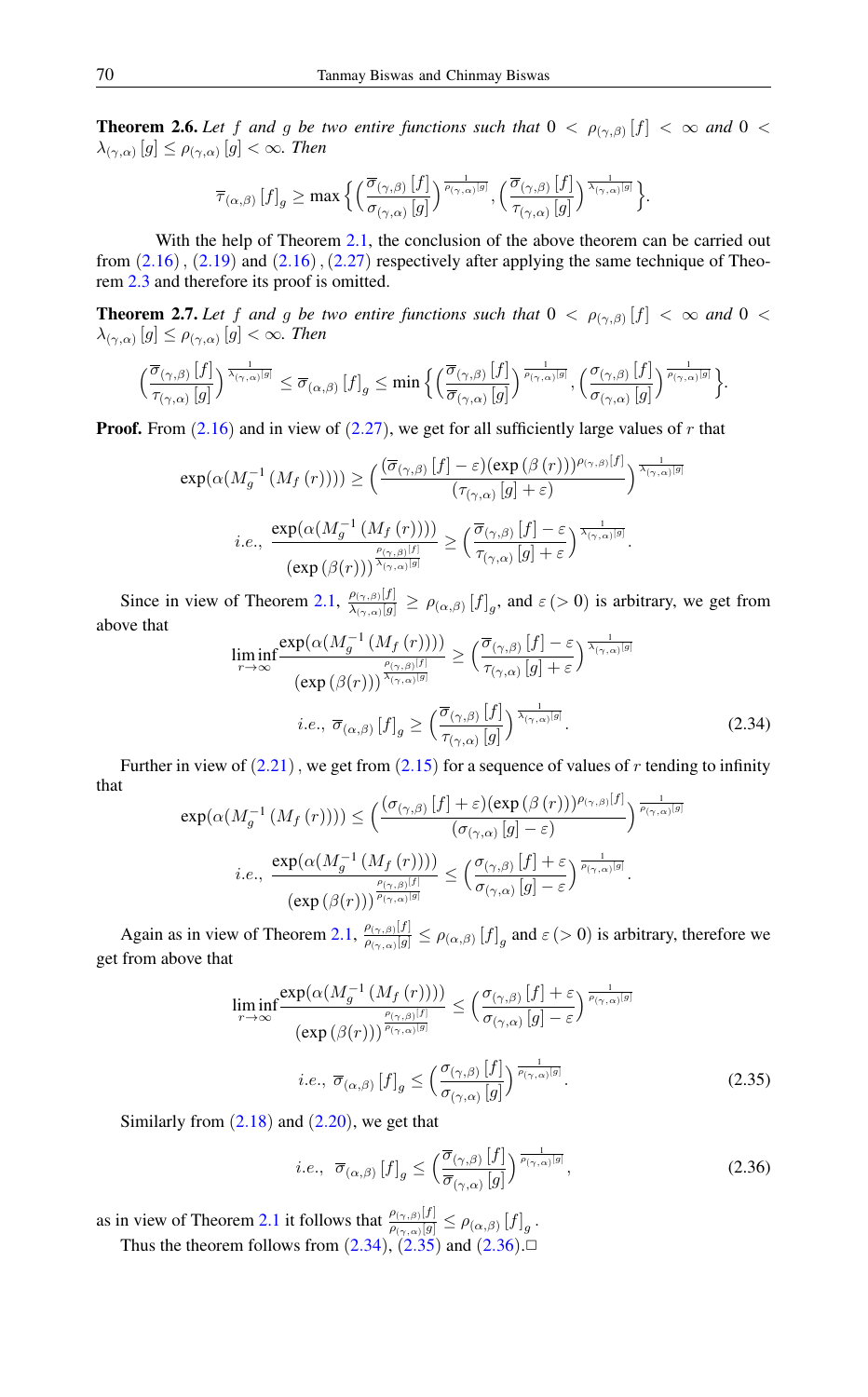**Theorem 2.8.** Let f and g be two entire functions such that  $0 < \lambda_{(\gamma,\beta)}[f] < \infty$  and  $0 <$  $\lambda_{(\gamma,\alpha)}[g] \leq \rho_{(\gamma,\alpha)}[g] < \infty$ . Then

$$
\overline{\sigma}_{(\alpha,\beta)}[f]_g \le \min\Big\{\Big(\frac{\overline{\tau}_{(\gamma,\beta)}[f]}{\overline{\tau}_{(\gamma,\alpha)}[g]}\Big)^{\frac{1}{\lambda_{(\gamma,\alpha)}[g]}}, \Big(\frac{\tau_{(\gamma,\beta)}[f]}{\tau_{(\gamma,\alpha)}[g]}\Big)^{\frac{1}{\lambda_{(\gamma,\alpha)}[g]}},\Big(\frac{\tau_{(\gamma,\beta)}[f]}{\overline{\sigma}_{(\gamma,\alpha)}[g]}\Big)^{\frac{1}{\rho_{(\gamma,\alpha)}[g]}},\Big(\frac{\overline{\tau}_{(\gamma,\beta)}[f]}{\overline{\sigma}_{(\gamma,\alpha)}[g]}\Big)^{\frac{1}{\rho_{(\gamma,\alpha)}[g]}}\Big\}.
$$

The conclusion of the above theorem can be carried out from pairwise inequalities numbered  $(2.20)$  $(2.20)$  $(2.20)$  and  $(2.26)$  $(2.26)$  $(2.26)$ ;  $(2.21)$  $(2.21)$  $(2.21)$  and  $(2.23)$  $(2.23)$  $(2.23)$ ;  $(2.26)$  and  $(2.28)$  $(2.28)$  $(2.28)$ ;  $(2.23)$  and  $(2.29)$  $(2.29)$  $(2.29)$  respectively after applying the same technique of Theorem [2.7](#page-7-3) and with the help of Theorem [2.1.](#page-3-7) Therefore its proof is omitted.

Similarly in the line of Theorem [2.3](#page-4-6) and with the help of Theorem [2.1,](#page-3-7) one may easily carry out the following theorem from pairwise inequalities numbered  $(2.25)$  $(2.25)$  $(2.25)$  and  $(2.27)$  $(2.27)$  $(2.27)$ ;  $(2.24)$  $(2.24)$  $(2.24)$ and  $(2.30)$  $(2.30)$  $(2.30)$ ;  $(2.20)$  $(2.20)$  $(2.20)$  and  $(2.23)$  $(2.23)$  $(2.23)$  respectively and therefore its proof is omitted:

**Theorem 2.9.** Let f and g be two entire functions such that  $0 < \lambda_{(\gamma,\beta)}[f] < \infty$  and  $0 <$  $\lambda_{(\gamma, \alpha)} \left[ g \right] \leq \rho_{(\gamma, \alpha)} \left[ g \right] < \infty$ . Then

$$
\max\Big\{\Big(\frac{\tau_{(\gamma,\beta)}\left[f\right]}{\tau_{(\gamma,\alpha)}\left[g\right]}\Big)^{\frac{1}{\lambda_{(\gamma,\alpha)}\left[g\right]}}, \Big(\frac{\overline{\tau}_{(\gamma,\beta)}\left[f\right]}{\overline{\tau}_{(\gamma,\alpha)}\left[g\right]}\Big)^{\frac{1}{\lambda_{(\gamma,\alpha)}\left[g\right]}}\Big\}\leq \tau_{(\alpha,\beta)}\left[f\right]_{g}\leq \Big(\frac{\tau_{(\gamma,\beta)}\left[f\right]}{\overline{\sigma}_{(\gamma,\alpha)}\left[g\right]}\Big)^{\frac{1}{\rho_{(\gamma,\alpha)}\left[g\right]}}.
$$

**Theorem 2.10.** Let f and g be two entire functions such that  $0 < \lambda_{(\gamma,\beta)}[f] \leq \rho_{(\gamma,\beta)}[f] < \infty$  and  $0<\lambda_{(\gamma,\alpha)}\left[g\right]\leq\rho_{(\gamma,\alpha)}\left[g\right]<\infty.$  Then

$$
\tau_{(\alpha,\beta)}\left[f\right]_{g} \geq \max \Big\{ \Big( \frac{\overline{\sigma}_{(\gamma,\beta)}\left[f\right]}{\overline{\sigma}_{(\gamma,\alpha)}\left[g\right]} \Big)^{\frac{1}{\rho_{(\gamma,\alpha)}\left[g\right]}}, \Big( \frac{\sigma_{(\gamma,\beta)}\left[f\right]}{\sigma_{(\gamma,\alpha)}\left[g\right]} \Big)^{\frac{1}{\rho_{(\gamma,\alpha)}\left[g\right]}}, \Big( \frac{\overline{\sigma}_{(\gamma,\alpha)}\left[f\right]}{\overline{\sigma}_{(\gamma,\alpha)}\left[g\right]} \Big)^{\frac{1}{\overline{\lambda}_{(\gamma,\alpha)}\left[g\right]}}, \Big( \frac{\overline{\sigma}_{(\gamma,\beta)}\left[f\right]}{\overline{\tau}_{(\gamma,\alpha)}\left[g\right]} \Big)^{\frac{1}{\overline{\lambda}_{(\gamma,\alpha)}\left[g\right]} } \Big\}.
$$

The conclusion of the above theorem can be carried out from pairwise inequalities numbered  $(2.17)$  $(2.17)$  $(2.17)$  and  $(2.19)$  $(2.19)$  $(2.19)$ ;  $(2.16)$  $(2.16)$  $(2.16)$  and  $(2.22)$  $(2.22)$  $(2.22)$ ;  $(2.17)$  and  $(2.27)$  $(2.27)$  $(2.27)$ ;  $(2.16)$  and  $(2.30)$  $(2.30)$  $(2.30)$  respectively after applying the same technique of Theorem [2.7](#page-7-3) and with the help of Theorem [2.1.](#page-3-7) Therefore its proof is omitted.

Now we state the following two theorems without their proofs as because those can be derived easily using the same technique or with some easy reasoning with the help of Remark [2.2](#page-4-7) and therefore left to the readers.

<span id="page-8-0"></span>**Theorem 2.11.** Let f and g be two entire functions such that  $0 < \rho_{(\gamma,\beta)}[f] < \infty$  and  $0 <$  $\rho_{(\gamma, \alpha)} \left[ g \right] \left(= \lambda_{(\gamma, \alpha)} \left[ g \right] \right) < \infty$ . Then

$$
\begin{aligned}\n&\left(\frac{\overline{\sigma}_{(\gamma,\beta)}\left[f\right]}{\sigma_{(\gamma,\alpha)}\left[g\right]}\right)^{\frac{1}{\rho_{(\gamma,\alpha)}\left[g\right]}} \leq \overline{\sigma}_{(\alpha,\beta)}\left[f\right]_{g} \\
&\leq \min\left\{\left(\frac{\overline{\sigma}_{(\gamma,\beta)}\left[f\right]}{\overline{\sigma}_{(\gamma,\alpha)}\left[g\right]}\right)^{\frac{1}{\rho_{(\gamma,\alpha)}\left[g\right]}}, \left(\frac{\sigma_{(\gamma,\beta)}\left[f\right]}{\sigma_{(\gamma,\alpha)}\left[g\right]}\right)^{\frac{1}{\rho_{(\gamma,\alpha)}\left[g\right]}}\right\} \\
&\leq \max\left\{\left(\frac{\overline{\sigma}_{(\gamma,\beta)}\left[f\right]}{\overline{\sigma}_{(\gamma,\alpha)}\left[g\right]}\right)^{\frac{1}{\rho_{(\gamma,\alpha)}\left[g\right]}}, \left(\frac{\sigma_{(\gamma,\beta)}\left[f\right]}{\sigma_{(\gamma,\alpha)}\left[g\right]}\right)^{\frac{1}{\rho_{(\gamma,\alpha)}\left[g\right]}}\right\} \\
&\leq \sigma_{(\alpha,\beta)}\left[f\right]_{g} \leq \left(\frac{\sigma_{(\gamma,\beta)}\left[f\right]}{\overline{\sigma}_{(\gamma,\alpha)}\left[g\right]}\right)^{\frac{1}{\rho_{(\gamma,\alpha)}\left[g\right]}}.\n\end{aligned}
$$

**Remark 2.12.** In Theorem [2.11,](#page-8-0) if we will replace the conditions " $0 < \rho_{(\gamma,\beta)}[f] < \infty$  and  $0 <$  $\rho_{(\gamma,\alpha)}[g]\left(=\lambda_{(\gamma,\alpha)}[g]\right)<\infty$ " by " $0<\rho_{(\gamma,\beta)}[f]\left(=\lambda_{(\gamma,\beta)}[f]\right)<\infty$  and  $0<\rho_{(\gamma,\alpha)}[g]<\infty$ " re-spectively, then Theorem [2.11](#page-8-0) remains valid with  $\overline{\tau}_{(\alpha,\beta)}[f]_g$  and  $\tau_{(\alpha,\beta)}[f]_g$  replacing  $\overline{\sigma}_{(\alpha,\beta)}[f]_g$ and  $\sigma_{(\alpha,\beta)}[f]_g$  respectively.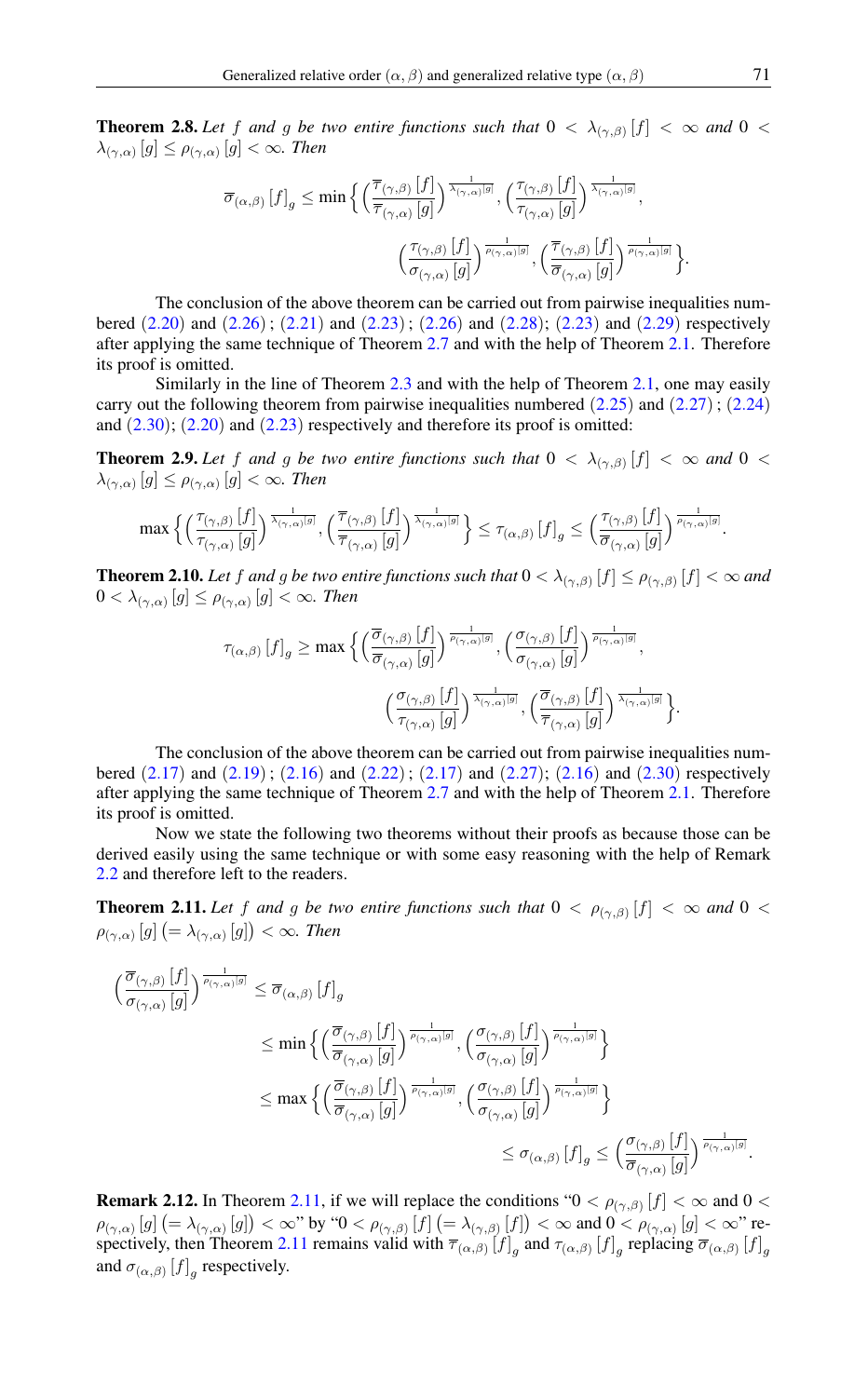<span id="page-9-12"></span>**Theorem 2.13.** Let f and g be two entire functions such that  $0 < \rho_{(\gamma,\beta)}[f]$   $(=\lambda_{(\gamma,\beta)}[f]) < \infty$ and  $0 < \lambda_{(\gamma, \alpha)} \left[ g \right] < \infty$ . Then

$$
\begin{aligned} \left(\frac{\overline{\tau}_{(\gamma,\beta)}\left[f\right]}{\tau_{(\gamma,\alpha)}\left[g\right]}\right)^{\frac{1}{\lambda_{(\gamma,\alpha)}\left[g\right]}} &\leq \overline{\sigma}_{(\alpha,\beta)}\left[f\right]_{g} \\ &\leq \min\Big\{\Big(\frac{\overline{\tau}_{(\gamma,\beta)}\left[f\right]}{\overline{\tau}_{(\gamma,\alpha)}\left[g\right]}\Big)^{\frac{1}{\lambda_{(\gamma,\alpha)}\left[g\right]}},\Big(\frac{\tau_{(\gamma,\beta)}\left[f\right]}{\tau_{(\gamma,\alpha)}\left[g\right]}\Big)^{\frac{1}{\lambda_{(\gamma,\alpha)}\left[g\right]}}\Big\} \\ &\leq \max\Big\{\Big(\frac{\overline{\tau}_{(\gamma,\beta)}\left[f\right]}{\overline{\tau}_{(\gamma,\alpha)}\left[g\right]}\Big)^{\frac{1}{\lambda_{(\gamma,\alpha)}\left[g\right]}},\Big(\frac{\tau_{(\gamma,\beta)}\left[f\right]}{\tau_{(\gamma,\alpha)}\left[g\right]}\Big)^{\frac{1}{\lambda_{(\gamma,\alpha)}\left[g\right]}}\Big\} \\ &\leq \sigma_{(\alpha,\beta)}\left[f\right]_{g} \leq \Big(\frac{\tau_{(\gamma,\beta)}\left[f\right]}{\overline{\tau}_{(\gamma,\alpha)}\left[g\right]}\Big)^{\frac{1}{\lambda_{(\gamma,\alpha)}\left[g\right]}}. \end{aligned}
$$

**Remark 2.14.** In Theorem [2.13,](#page-9-12) if we will replace the conditions " $0 < \rho_{(\gamma,\beta)}[f]$   $(=\lambda_{(\gamma,\beta)}[f]) <$  $\infty$  and  $0<\lambda_{(\gamma,\alpha)}\left[g\right]<\infty$ " by " $0<\lambda_{(\gamma,\beta)}\left[f\right]<\infty$  and  $0<\rho_{(\gamma,\alpha)}\left[g\right]=\lambda_{(\gamma,\alpha)}\left[g\right])<\infty$ " re-spectively, then Theorem [2.13](#page-9-12) remains valid with  $\overline{\tau}_{(\alpha,\beta)}[f]_g$  and  $\tau_{(\alpha,\beta)}[f]_g$  replacing  $\overline{\sigma}_{(\alpha,\beta)}[f]_g$ and  $\sigma_{(\alpha,\beta)}[f]_g$  respectively.

## 3 Conclusion

After introducing the idea of generalized relative order ( $\alpha$ ,  $\beta$ ) and generalized relative type  $(\alpha, \beta)$  of an entire function with respect to an entire function where  $\alpha, \beta$  are non-negative continuous functions defined on  $(-\infty, +\infty)$ , here in this paper we study some growth properties of entire functions. This assumption is also used to modify the ideas of relative order and relative type of an entire function with respect to another entire function. Taking these modifications, we derived some results which will no doubt inspire the future researchers to increase their domain of knowledge in this field.

## <span id="page-9-0"></span>References

- <span id="page-9-8"></span>[1] L. Bernal-Gonzaléz, *Crecimiento relativo de funciones enteras. Aportaciones al estudio de las funciones enteras con índice exponencial finito*, Doctoral Thesis, Universidad de Sevilla, Spain, (1984).
- <span id="page-9-9"></span>[2] L. Bernal, Orden relative de crecimiento de funciones enteras, *Collect. Math.*, 39, 209–229 (1988).
- <span id="page-9-10"></span>[3] T. Biswas, C. Biswas and B. Saha, Sum and product theorems relating to generalized relative order  $(\alpha, \beta)$ and generalized relative type  $(\alpha, \beta)$  of entire functions, *J. Korean Soc. Math. Educ. Ser. B: Pure Appl. Math.*, 28(2), 155–185 (2021).
- <span id="page-9-7"></span>[4] T. Biswas and C. Biswas, On some growth properties of composite entire and meromorphic functions from the view point of their generalized type  $(\alpha, \beta)$  and generalized weak type  $(\alpha, \beta)$ , *South East Asian J. Math. Math. Sci.*, 17(1), 31–44 (2021).
- <span id="page-9-5"></span>[5] T. Biswas, C. Biswas and R. Biswas, A note on generalized growth analysis of composite entire functions, *Poincare J. Anal. Appl.*, 7(2), 257–266 (2020).
- <span id="page-9-11"></span>[6] T. Biswas, On some growth analysis of entire and meromorphic functions in the light of their relative  $(p, q, t)$ L-th order with respect to another entire function, *An. Univ. Oradea, fasc. Mat.*, **26**(1), 59–80 (2019).
- <span id="page-9-3"></span>[7] T. Biswas, On some inequalities concerning relative  $(p, q)$ - $\varphi$  type and relative  $(p, q)$ - $\varphi$  weak type of entire or meromorphic functions with respect to an entire function, *J. Class. Anal.*, 13(2), 107–122 (2018).
- <span id="page-9-6"></span>[8] I. Chyzhykov and N. Semochko, Fast growing entire solutions of linear differential equations, *Math. Bull. Shevchenko Sci. Soc.*, 13, 1–16 (2016).
- <span id="page-9-1"></span>[9] O. P. Juneja, G. P. Kapoor and S. K. Bajpai, On the  $(p, q)$ -order and lower  $(p, q)$ -order of an entire function, *J. Reine Angew. Math.*, 282, 53–67 (1976).
- <span id="page-9-2"></span>[10] X. Shen, J. Tu and H. Y. Xu,, Complex oscillation of a second-order linear differential equation with entire coefficients of [p, q]-ϕ order, *Adv. Difference Equ.*, 2014:200, 14 pp., http://www.advancesindifferenceequations.com/content/2014/1/200, (2014).
- <span id="page-9-4"></span>[11] D. Sato, On the rate of growth of entire functions of fast growth, *Bull. Amer. Math. Soc.*, 69, 411–414 (1963).